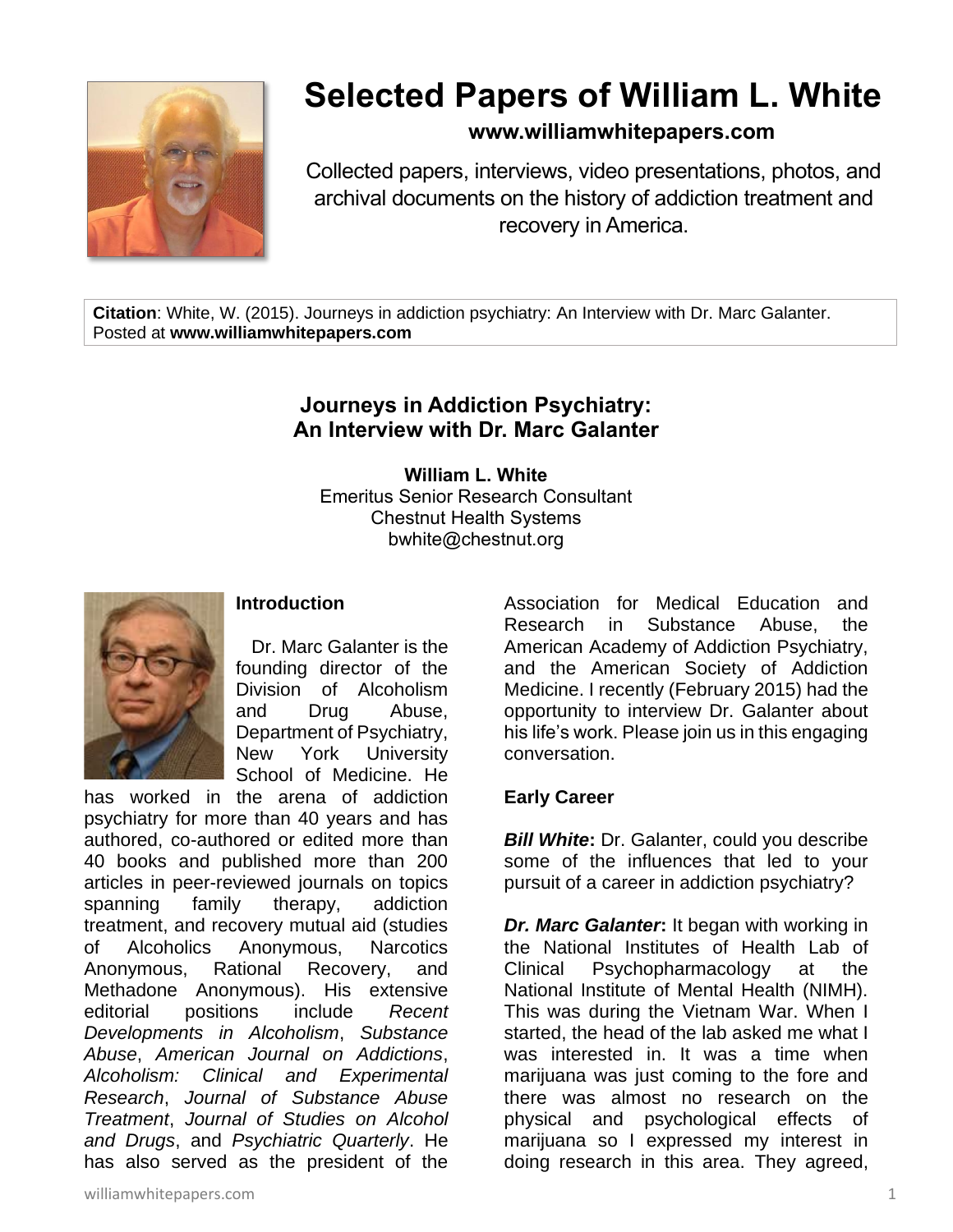and I went to the NIMH library to come up with a research protocol. I was lucky that the lab of Julius Axelrod, the Nobel Prize winner, had labeled THC which helped facilitate these early studies. I published some of the early work on the relationship between physiologic and subjective effects of marijuana in *Science*, but I was really more interested in how it affected people socially. So, I conducted a number of studies that looked at social interaction among people smoking marijuana, or a placebo, or not smoking at all. When I got back to Albert Einstein College of Medicine, there were opportunities for academic support working in the addiction treatment field, which was just then emerging. The National Institute on Drug Abuse (NIDA) and the National Institute on Alcohol Abuse and Alcoholism (NIAAA) were soon to be established, and because of my experience studying marijuana this new arena was an attractive option. Addiction research was almost a non-existent field at that time, but it was an appealing opportunity to participate in its development.

*Bill White***:** What were some of the responses of your psychiatric peers at Einstein, or in the larger field to you moving towards a specialization in addiction?

*Dr. Marc Galanter***:** I developed a program for consulting to addicted patients at the hospital, but I found myself pretty isolated as most of my peers had no interest in treating addiction. However, New York City had set up a program for consulting on drug addiction, and I was offered three men in recovery from heroin addiction who could work with me to do consults in the hospital on addicted patients. Since no one else had any idea of what to do with such patients, we actually were able to perform a very useful service. But, it was only later when the federal government initiated a Career Teacher Development Program for addiction research and treatment that there emerged a real community of specialists in addiction medicine, and addiction psychiatry. There were about fifty-five physicians in the Career

Teacher Program representing 55 different medical schools. I was one of the first in what became a very close-knit group, whose members played important roles in the professionalization of addiction medicine and addiction psychiatry.

*Bill White***:** Were professional attitudes at that time pretty pessimistic about the prognosis for long-term recovery from alcoholism and other addictions?

*Dr. Marc Galanter***:** The field of psychiatry at that time did not see itself as particularly relevant to the issue of addiction. Most psychiatrists didn't think that they could do anything for addicts. Colleagues at that time referred alcoholic or drug-addicted people to me because there was nobody else to refer them to, and most had no idea that they could treat those with this condition. Addiction was not a focus of practice in psychiatry as DSM-III labeled addiction as a personality disorder rather than as an Axis illness.

*Bill White*: How would you describe the state of addiction treatment as you encountered it in the early 1970s?

*Dr. Marc Galanter***:** There were no psychiatric guidelines for the treatment of alcoholism at that time. I developed an approach employing family and peer supports while seeing people individually called, "Network Therapy." It was very hard to engage addicted patients and maintain them in treatment, unless you had some connection with their outside lives. That worked out rather well, and I ended up doing research and published studies on it. In terms of institutional treatment, the Hughes Comprehensive Alcoholism Treatment Act had passed in 1970, so the number of specialized programs was increasing. There was a program for alcoholism treatment at the hospital in the Department of Medicine, and I was asked to run it because I was the one who knew about alcohol and drug abuse. It was not yet really seen as an integrated part of psychiatry. There was also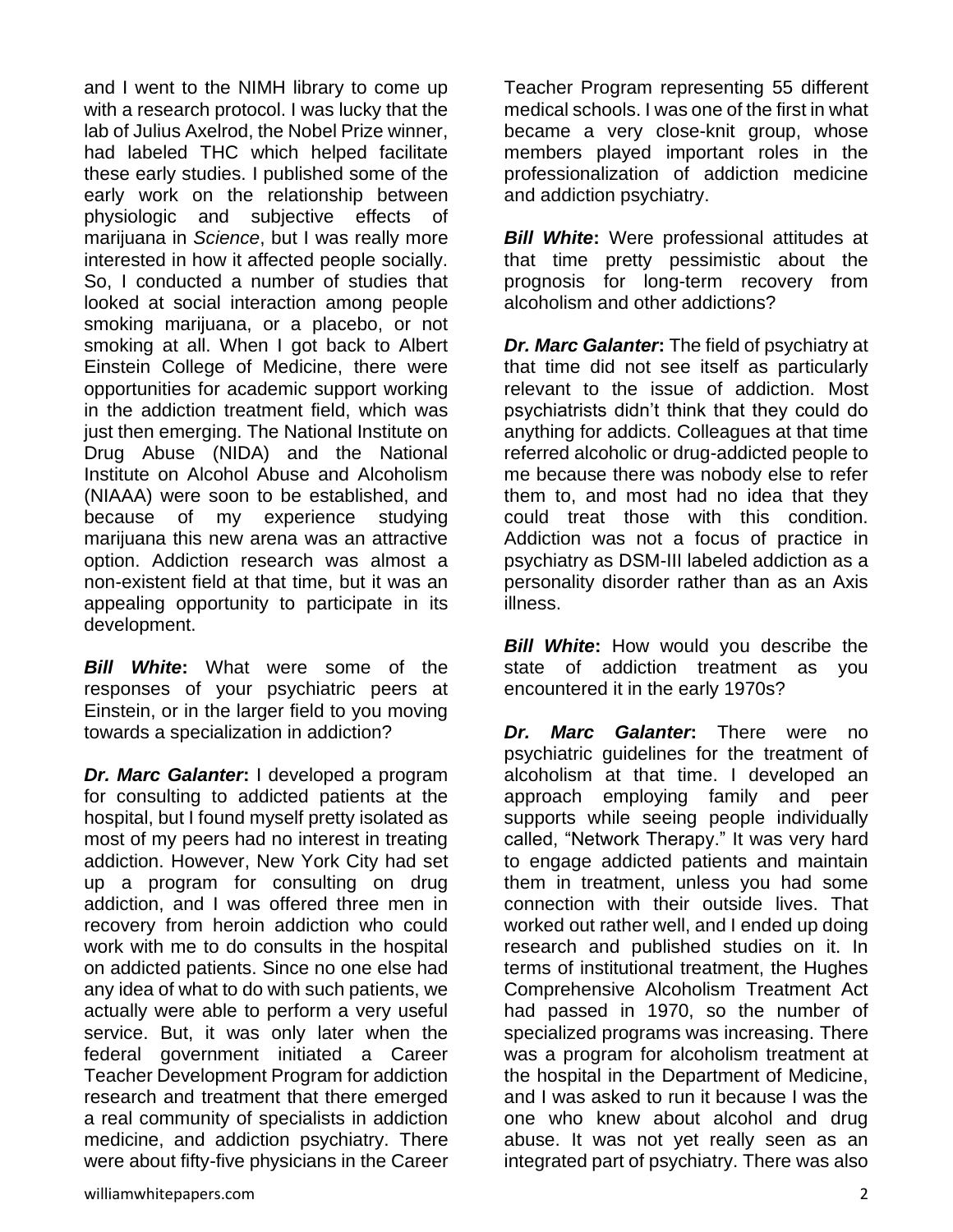at that time a methadone maintenance program located in the Bronx close to Albert Einstein College of Medicine, but it was not at all viewed as part of psychiatry. In terms of specialized treatment, that was about it.

## **Therapeutic Cults**

**Bill White:** Was it your early interest in addiction that led to your investigation of therapeutic cults?

*Dr. Marc Galanter***:** Yes, my early marijuana research piqued my interest in social psychology. At that time a college and medical school classmate of mine who had also gone into psychiatry joined one of the contemporary cults--the Divine Light Mission. He suggested that such groups were worthy of investigation by psychiatrists. That devolved into my doing research on the psychology of that group and how the group influence transformed people into a lessdistressed state and into a close-knit, cohesive group. I saw parallels between this and the way attitudes were transformed in alcoholic people who joined AA. At that time, Edward Wilson had just published a major work called, *Sociobiology*, which posited that much of human behavior was biologically grounded. It was a very appealing model, and I tried to apply the sociobiologic paradigm to understand how innate social inclinations of people were underlying their affiliation with groups like the Divine Light Mission and the Unification Church (the Moonies). Through these studies, I found this a useful way of looking at AA, whose psychology had not really been fully explored. I was particularly interested in how involvement in AA drew on people's innate needs for affiliation and their responsivity to group influence.

*Bill White***:** Did that early work you did on therapeutic cults help understand groups like Synanon that became quite cult-like and later imploded?

*Dr. Marc Galanter***:** When I was in the Career Teacher Program, some people from NIDA went to visit Synanon in California. They were taken by it, and I'm sure Charles Dederich put on a good show for them. It was only some time afterwards that it became apparent that there were a lot of problems in the way Synanon was operating. I never got involved with Synanon as such, but I did later collaborate with George De Leon, who was a researcher and scholar focused on the understanding therapeutic communities.

## **Emergence of Addiction Psychiatry**

**Bill White:** What were some of the early milestones in the emergence addiction psychiatry as a medical specialty?

*Dr. Marc Galanter***:** The Career Teachers Program was a key milestone. That was the beginning of a place in academic medicine for addiction as specialized discipline. There had been some earlier efforts, such as the Lexington center for research on the physiology of addiction and early organizational efforts such as the New York Society on Alcoholism, but there really wasn't a coherent sense of addiction as an area of specialization before the Career Teachers Program. The New York Society on Alcoholism evolved through a number of transformations before becoming the American Society of Addiction Medicine. In the '80s, it became apparent to psychiatrists that addiction treatment was an area of emerging clinical specialization. Three of us- -Shelley Miller, Rich Frances, and I presented a proposal to the American Board of Psychiatry and Neurology to establish a sub-specialty in the area of addiction psychiatry. They were receptive to the idea and asked that we demonstrate that there were training and fellowships to support such specialization. I assembled information on fellowship training around the country and was able to put together a list of some 18 addiction psychiatry training programs. The Board then established an added qualification in addiction psychiatry that subsequently became a recognized subspecialty. The Accreditation Council on Graduate Medical Education was the body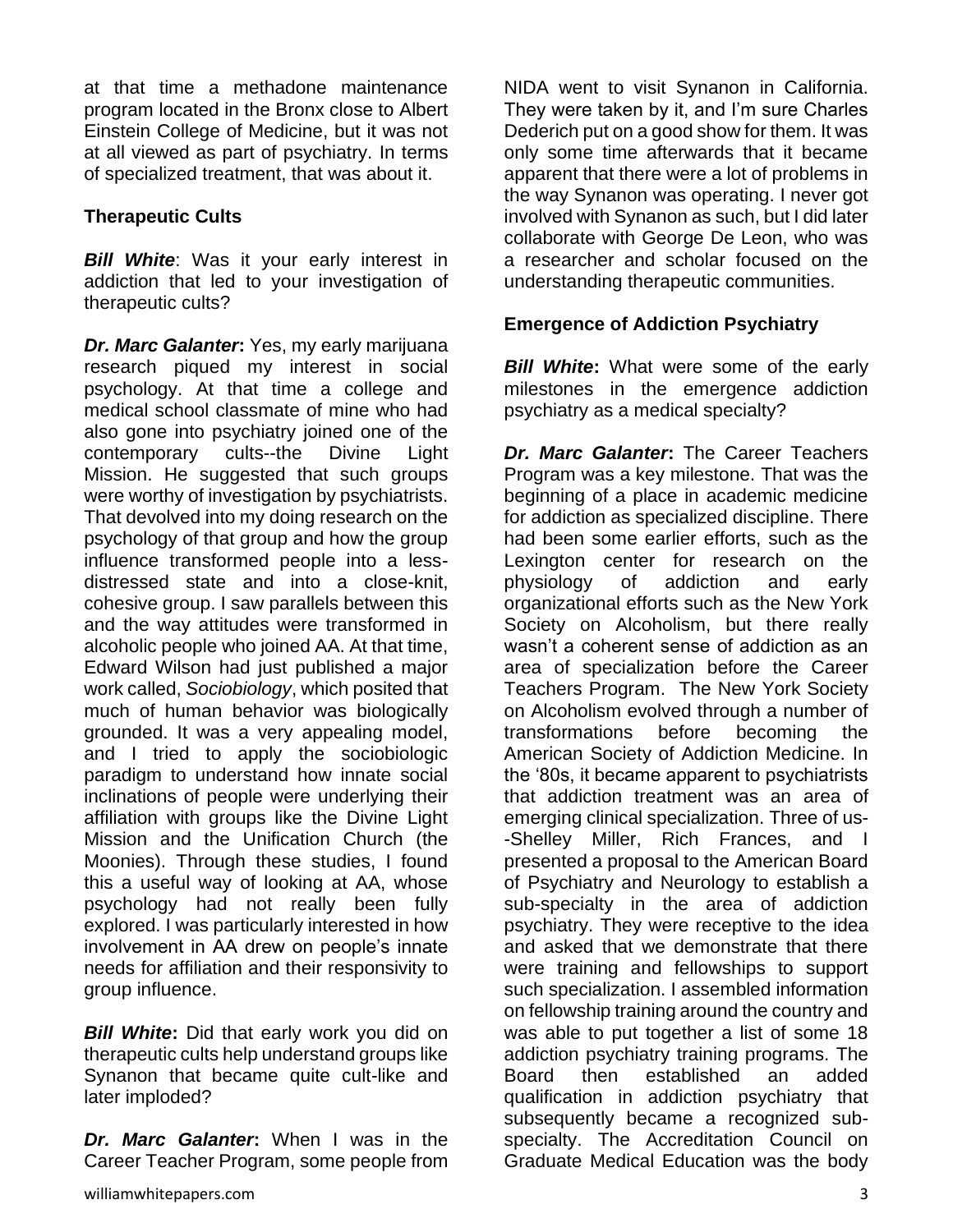that certified residencies and fellowships and, within that, we set up a committee that established an exam for certifying people in addiction psychiatry and criteria for certifying addiction psychiatry training programs. With that, we found ourselves a bonafide medical sub-specialty.

*Bill White***:** Do you think specialization in addiction psychiatry will increase in the coming years?

*Dr. Marc Galanter***:** There are two channels for certification in addiction: one is addiction psychiatry, and the other addiction medicine. Addiction psychiatry is a sub-specialty within the American Board of Medical Specialties. Addiction medicine is a sub-specialty but is not yet a certified specialty within the American Board of Medical Specialties, but still has national recognition. Addiction psychiatry and its organization, American Academy of Addiction Psychiatry (AAAP), are doing very well, but certification in addiction psychiatry is limited because you can't get certified formally unless you have done a fellowship, and there are only about forty-five fellowships and only about seventy or so slots in the whole country. That really narrows the feeder channel for certified addiction psychiatrists, in spite of AAAP's more than one thousand members and growing interest in addiction psychiatry.

#### **Network Therapy**

*Bill White***:** Could you describe your development of Network Therapy in the treatment of addiction?

*Dr. Marc Galanter***:** I mentioned that when I was in the Career Teacher Program, people would refer addicted people to me and that there was very little available in terms of established treatments. I had a family therapy teacher as a resident who was a very astute guy. He described how often troubled patients would accompany their spouse to therapy appointments but wait outside during the therapy session. He began to invite the spouse in to help the

patient and work with them as a family. I thought that might be useful for addicted people. I figured if we could get together several people, close family and friends, I could meet with the patient on a regular basis and, at intervals, have the network come in to support the patient's sobriety. It worked well because when people have trouble with addiction; their denial tends to undermine their treatment. Having family and social support in such circumstances proved to be very valuable.

*Bill White***:** Do you feel like Network Therapy continues to be underutilized in addiction treatment?

*Dr. Marc Galanter***:** When I was supervising residents on treatment of their addicted patients, I started writing up guidelines for using Network Therapy and then, ultimately, published an article in the *American Journal of Psychiatry* and then a book detailing these procedures. I felt that the most important aspect of it was the ability of professionals to engage the support of people close to the addicted person to facilitate their recovery. I think in that respect it's been influential. It shifted the emphasis of the psychiatric practice from a dyadic relationship between therapist and patient to therapist working with the patient and the family. Before, it was considered inappropriate to get involved in people's families and undermine the sanctity of the therapeutic office.

#### **A.A., Spirituality, and Addiction Recovery**

*Bill White:* How did you come to be involved in A.A. and the role of spirituality in addiction recovery?

*Dr. Marc Galanter***:** I was always interested in AA, but I was pretty naïve about AA. There were a lot of people in recovery in the addiction field, but psychiatrists didn't really know that much about AA. It seems sort of silly in retrospect, but it dawned on me that AA is supposed to be this spiritual fellowship and that perhaps this spirituality was relevant in some way to our patients. I had a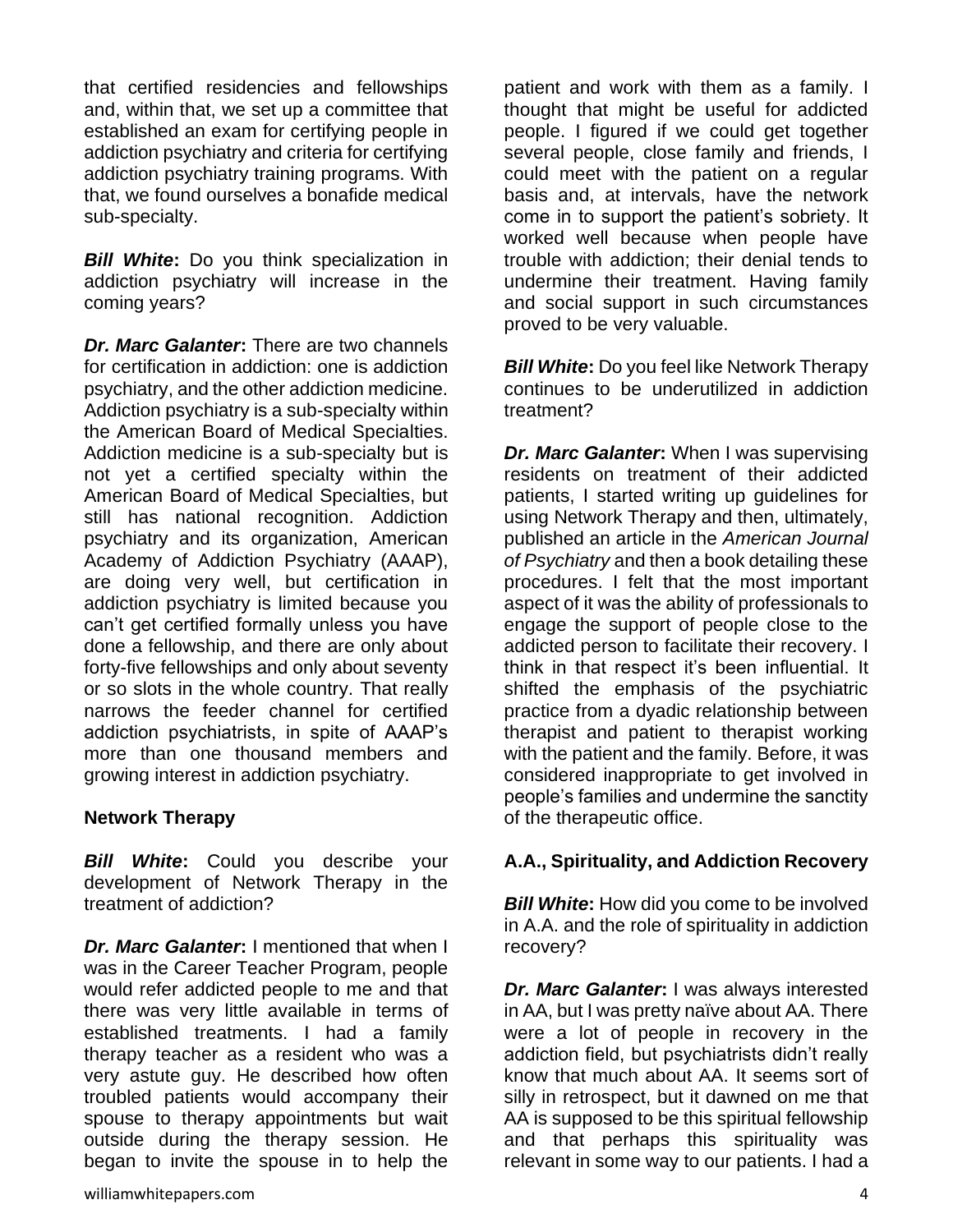fellowship program at Bellevue Hospital, and I got two fellows to work with me on a research project to measure responses with a psychometric instrument that we put together on how relevant people saw different aspects of recovery support. We administered it to patients on the ward and to nursing staff and to medical students. The results were very striking: the patients saw spiritually-related issues, like belief in God and personal meaning, as most salient to their recovery. The things that the staff thought were most important—things like housing support--turned out to be ranked far lower by the patients. So, it began to be clear that there was something very influential going on in this realm of spirituality that professionals were missing. I was then able to get support to look at how physicians could be trained to attend to spirituality and to work with spiritual aspects of the AA program.

*Bill White***:** Your research on AA led to opportunities to study some of the alternatives to AA. How did those opportunities develop?

*Dr. Marc Galanter***:** I had initial support to look at these alternatives from some state programs that we were developing. Rational Recovery was just emerging at that time, and I got in touch with Jack Trimpey, the creator of Rational Recovery, and asked him if I could do a study on members of Rational Recovery. We did that study and one very interesting finding was that most of the people who were sober in Rational Recovery had actually gotten sober in AA and then went to Rational Recovery because they were more comfortable in it. I later investigated Methadone Anonymous. It just seemed to make sense that if people on methadone, who were often quite disillusioned, could be supported and engage in the Twelve-Step program that they'd be moved toward a more positive recovery. I was able to get funding from NIDA to do that study. We set up a Methadone Anonymous program in the methadone clinic here that interestingly,

almost twenty years later, continues to meet. That group still persists because of the inherent value and attractiveness of the Twelve-Step model to some methadone patients who want and benefit from that kind of support.

#### **Medication-assisted Treatment**

*Bill White***:** Are spiritual and medical approaches to addiction treatment (such as medication-assisted treatment) compatible?

*Dr. Marc Galanter***:** You're really talking about Twelve-Step programs and there are a lot of people in AA who are using things like anti-depressant medication to support their recovery. I think that's become pretty acceptable in many AA settings. The issue of opioid maintenance is another matter because methadone is an addictive drug. AA and NA members are very ambivalent about maintenance on an opioid medication, although there's increasing openness in some circles. For example, and I'm sure you know about this, Bill, Hazelden is beginning to introduce Suboxone maintenance for some of their opioid patients. We are also seeing more tolerant attitudes toward medication within recovery community organizations. I had John Shinholser from the McShin Foundation in Virginia speak with our fellows because I thought it would be very useful for them to have some exposure to the kind of recovery peer to peer support model he's developed. The fellows were asking John about the value of maintenance medication, and he said that he thought that some people could benefit from such maintenance in order to stay sober although it wasn't his preferred option. John is a very pragmatic guy.

## **Twelve-Step Backlash**

*Bill White***:** How do you see what appears to be a Twelve-Step backlash movement that seeks to challenge the scientific efficacy and effectiveness of AA?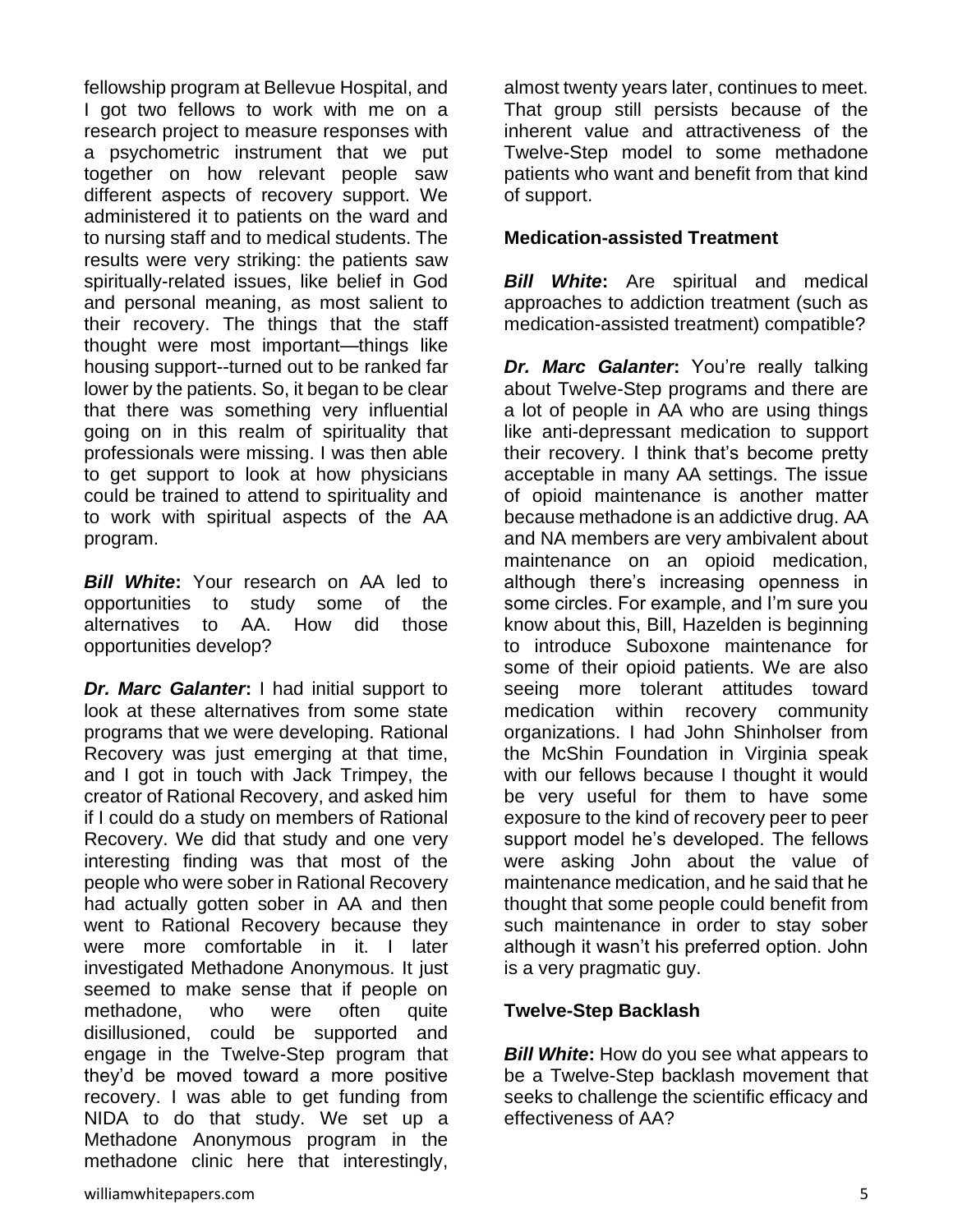*Dr. Marc Galanter***: I think that this animosity** is reflective of both negative personal experiences with AA and ambivalence about AA's cultural status. It's been said that AA only helps five per cent of people. I'm writing a book on AA right now, and so I've looked into this claim. If you look at people who go to AA for any duration of time, say for a month, the data are actually as good as any medical treatment for alcoholism. I think it's salacious to judge AA based on anybody who ever steps foot in an AA meeting. You have to have some involvement in AA in order to judge whether it's being helpful. There's research showing that any measure of involvement in AA is associated with a better outcome.

#### **Current Research Interests**

*Bill White***:** You've become interested in the neurobiology of AA recovery. Could you describe that interest, and your current studies in this area?

*Dr. Marc Galanter***:** As I got involved in doing research on AA and promoting medical education related to AA, it was clear to me that you had to have hard data in order to gain respect for any suggested approach to addiction. So, the research I did was always data-based so that it had the credibility of being published in mainline journals. The studies I did were mainly on long-term AA members, which were quite different than the more typical studies of people who are in treatment or just coming out of treatment into AA. It is the long-term members whose psychology is most transformative, and thus most interesting to me. Such members are the majority of people in any meeting, and are the ones that sustain the whole AA fellowship. So, I recently thought, what kind of psychological models can you apply to understand one of our major findings that long-term members typically scored zero or one on a ten-point alcohol craving scale, and these were people who were severely alcohol dependent when they entered AA. I wanted to look at the contemporary psychological

literature to explain this finding, and it turns out that the contemporary psychological literature is based to a great extent on neuroimaging. I reviewed that literature and found that changes in neural function may be one of the mechanisms underlying AA's effectiveness.

*Bill White***:** There is this expanding world of the neurobiological investigations of addiction and then a whole other world of research exploring the psychological, social, spiritual aspects of recovery. You seem to be building bridges across these worlds.

*Dr. Marc Galanter***:** I think it has a lot of potential for recovery outside of AA as well. The upshot is that there are mental schemas, which are neural networks that integrate complex sensory input and conceptions of what one sees and what one does behind such simple motoric functions as holding and using a screwdriver. It's a complicated process that's not just a simple reflexive one. Then, there are schemas that embody attitudes as well as self-schemas by which people understand who they are and what they are. What I have come to understand is that when people get transformed over the course of membership in AA, they, in a sense, develop a different self-schema, a different understanding of who they are from somebody who needs to drink to somebody who no longer needs to drink. That new person, as it were, effectively becomes liberated from alcohol craving and the compulsion to drink.

*Bill White*: This suggests that there are fundamental biological changes that are going on at the same time we see these more visible social psychological changes unfolding.

*Dr. Marc Galanter***:** Yes, people's attitudes and behavior and action obviously take place in the brain and so something's got to be going on there. And, the better we can understand it the better, frankly, from my point of view, we can medically define the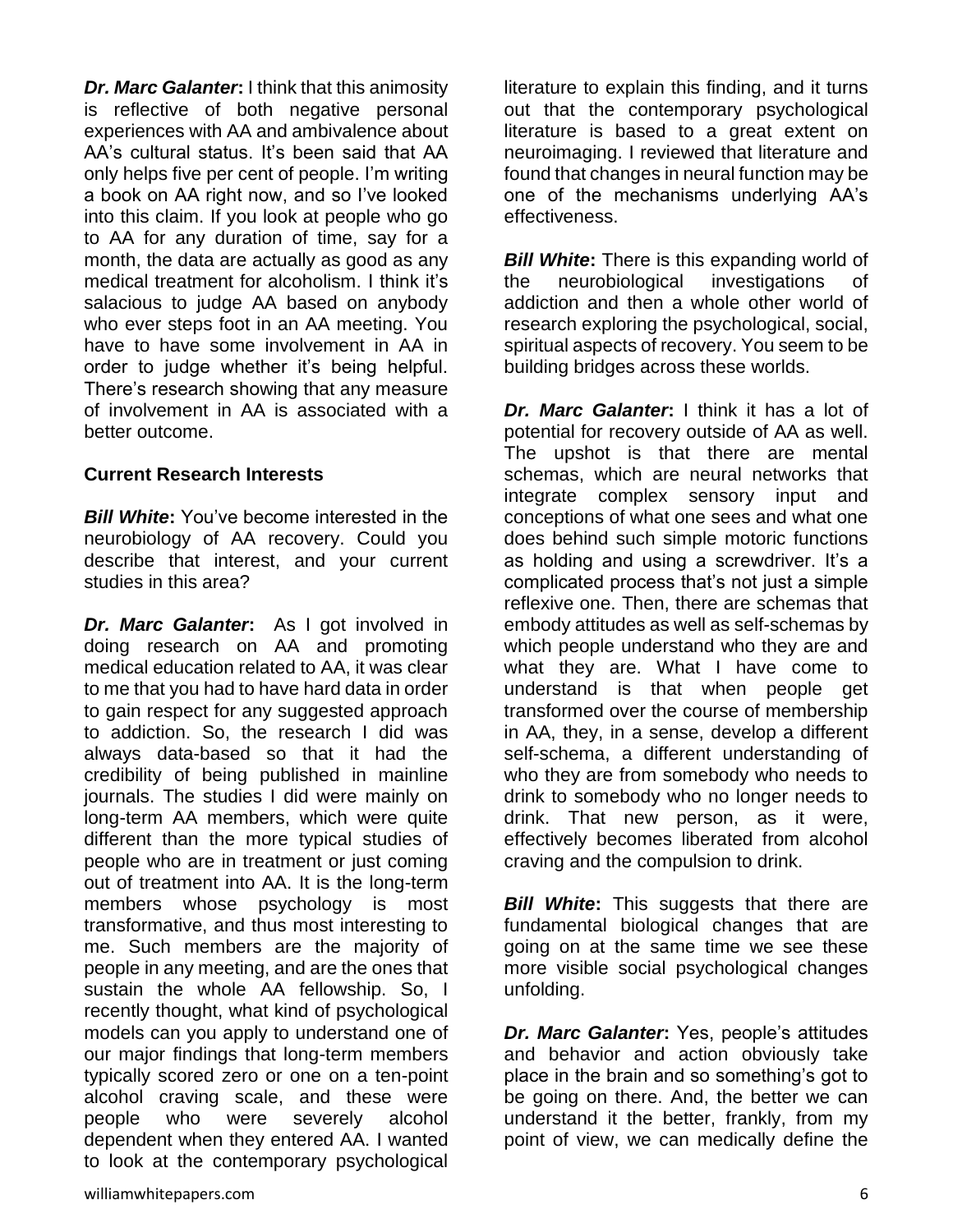value of AA and interpret that value in the language of contemporary medicine.

*Bill White***:** I've been very happy to also see you move into research on Narcotics Anonymous, rather than simply assume that the findings from AA research can be indiscriminately applied to NA. Could you describe how this NA research began?

*Dr. Marc Galanter***:** It started at an International Society of Addiction Medicine Meeting in Milan. I was on the ASAM Board, and the President-Elect Don Kurth, a very charismatic guy in recovery who was attending the meeting, went to the NA representatives and spoke for me. He said, "This guy, Galanter, is okay. You can talk to him." What I found out, even going back as far as studying the Divine Light Mission, is that if somebody who's on the inside sanctions you, you are transformed from somebody to be suspicious of to somebody who can be trusted. I started talking with the NA people and they were actually happy to have some research carried out because they felt that the medical community was quite uninformed about NA.

We did a study on NA with the vets after we gathered NA people for a focus group that helped us understand the similarities and differences between NA and AA. We thought it would be difficult to recruit enough veterans in NA to do the study, but I had underestimated the lengths to which our NA contacts would go to assemble enough veterans in NA to assess what that involvement meant in terms of their recovery from addiction and their experience of symptoms associated with PTSD. I think Twelve-Step fellowships in general, and certainly NA, are tremendously underappreciated as a resource for recovery and a resource for people with PTSD. Many of those we studied were salvaged from terrible psychological states.

## **State of Addiction Science**

*Bill White:* How would you characterize the current state of addiction science and how you've seen it evolve over your career?

*Dr. Marc Galanter***:** In my seminars, I explore some of the misapprehensions about addiction recovery that operate within the addiction field and in psychiatry. I tell the fellows that in twenty-five years everything we're doing today people will think is preposterous. The best support for that is that we currently think much of what we did to treat addiction twenty-five years ago was preposterous, so that prediction is a pretty safe bet. There is now the concern that medications dedicated to alcoholism are under-utilized. Doctors like medications and they are very eager to apply medications but, frankly, we don't have any long-term outcome studies as to what medications like naltrexone and Acamprosate, and Antabuse, for that matter, can play in recovery. So there's a tendency to overvalue medications and to view the people in the field who are basically relying more on Twelve-Step recovery or CBT and not using medications as not practicing the best medicine. But when you're out in the field and you have medications that sometimes work and other times, most of the time, don't have that much impact, you tend to not apply it aggressively when there are a lot of other things going on with the alcoholic that you want to help stabilize. The issue of opioid maintenance is also very complex. A lot of people die if they're not on methadone maintenance, so you can't argue that it's not essential for many addicted people. But Suboxone is a very complicated business because it's being applied to a lot of different syndromes from pill addiction to heroin addiction. We really don't have good longterm outcome data. There's no doubt that in the short-term, Suboxone can be very helpful for an opiate-dependent person, that it's a valid treatment, and that it is underutilized. But we must also face the challenge that there are a lot of people who would be happy to use Suboxone to moderate their heroin addiction, rather than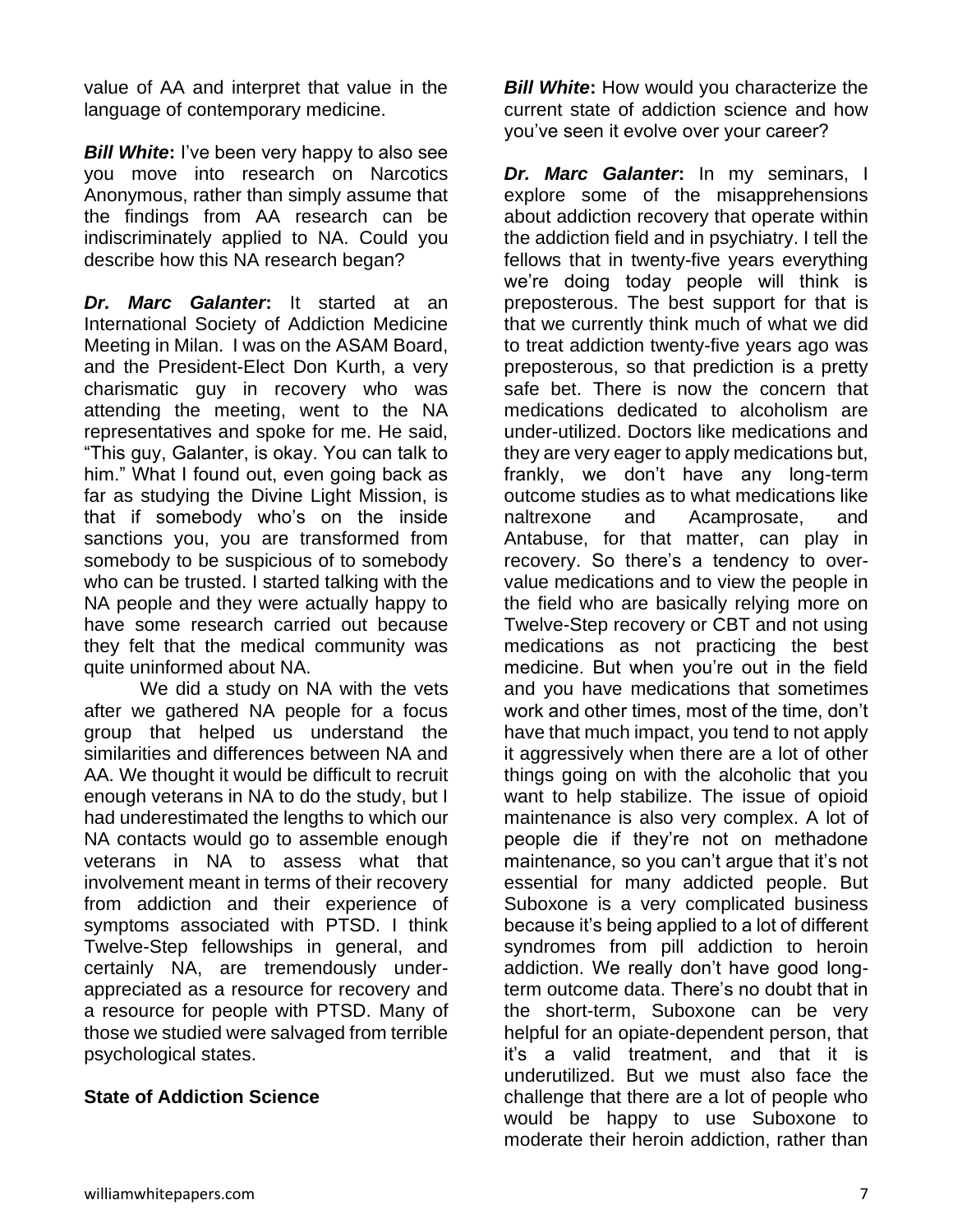trying to come to grips with the fact that they would be better off not being addicted.

*Bill White***:** Do you think the frontier for addiction research is to move beyond this mass of short-term studies to more sophisticated long-term follow-up studies?

*Dr. Marc Galanter***:** NIDA and NIAAA are just not set up to incur the tremendous cost burden of doing something like that. The studies we have are structured in ways that they don't necessarily parallel what goes on in real life. The idea of long-term treatment outcome and recovery studies is a great one, but in practice, I just don't think we're going to see that. Basically, we're going to end up doing what people's personal and professional experience dictates as the best available options.

**Bill White:** You referenced the medication and the alternatives to medication. Those have historically been two very different worlds often doing battle with one another. Do you see potential in combining and sequencing medication-based treatment with spiritual/psychological/social models approaches to treatment and recovery support?

*Dr. Marc Galanter***:** Given the diversity of addictive syndromes, it is hard to generalize. Our Methadone Anonymous study clearly revealed the potential for combining methadone and Twelve-Step involvement. I was handling the table on AA at one of our professional meetings, and a psychiatrist from Kentucky came by and described how he has his patients on Suboxone all go to a Twelve-Step meeting every week in his clinic. I thought that was a great model that should be more widely used. I think the reason we don't is because community Twelve-Step meetings are not that hospitable to people on maintenance medications. But such combinations of medication and peer recovery support have great potential.

#### **Career-to-Date Reflections**

*Bill White:* What do you feel best about as you look over your career to date?

*Dr. Marc Galanter***:** I've helped a lot of addicted people, and that's a contribution about which I feel particularly good. Flannery O'Connor is the author of a story called, *The Life You Save May be Your Own.* I think that for those of us working in the addiction field, we're really saving and validating our own lives by struggling to save the lives of addicted people. I think my explorations of the interface between biology and how AA works and how social influence can support treatment are important. This work has been very intriguing, and a theme running through all my research work. I have also played a big role in establishing addiction psychiatry as a recognized sub-specialty. It would have come about without me, but I was in the right place at the right time to help facilitate that process.

**Bill White:** Is there any guidance you would offer others exploring addiction medicine or addiction psychiatry as a career choice?

*Dr. Marc Galanter***:** Yes, I think psychiatrists in addiction end up being relegated to writing prescriptions in programs because that's the one thing that they can do that other disciplines cannot. I think that limited role is unfortunate because I think psychiatrists can play a much larger role in influencing how treatment is carried out and in other leadership roles in the field. I think it's important for psychiatrists to view themselves as leaders in moving the field forward.

*Bill White***:** Dr. Galanter, thank you for taking this time to reflect on your career as an addiction psychiatrist and to share your thoughts about the history and future of the field.

*Dr. Marc Galanter***:** Bill, thank you for this opportunity.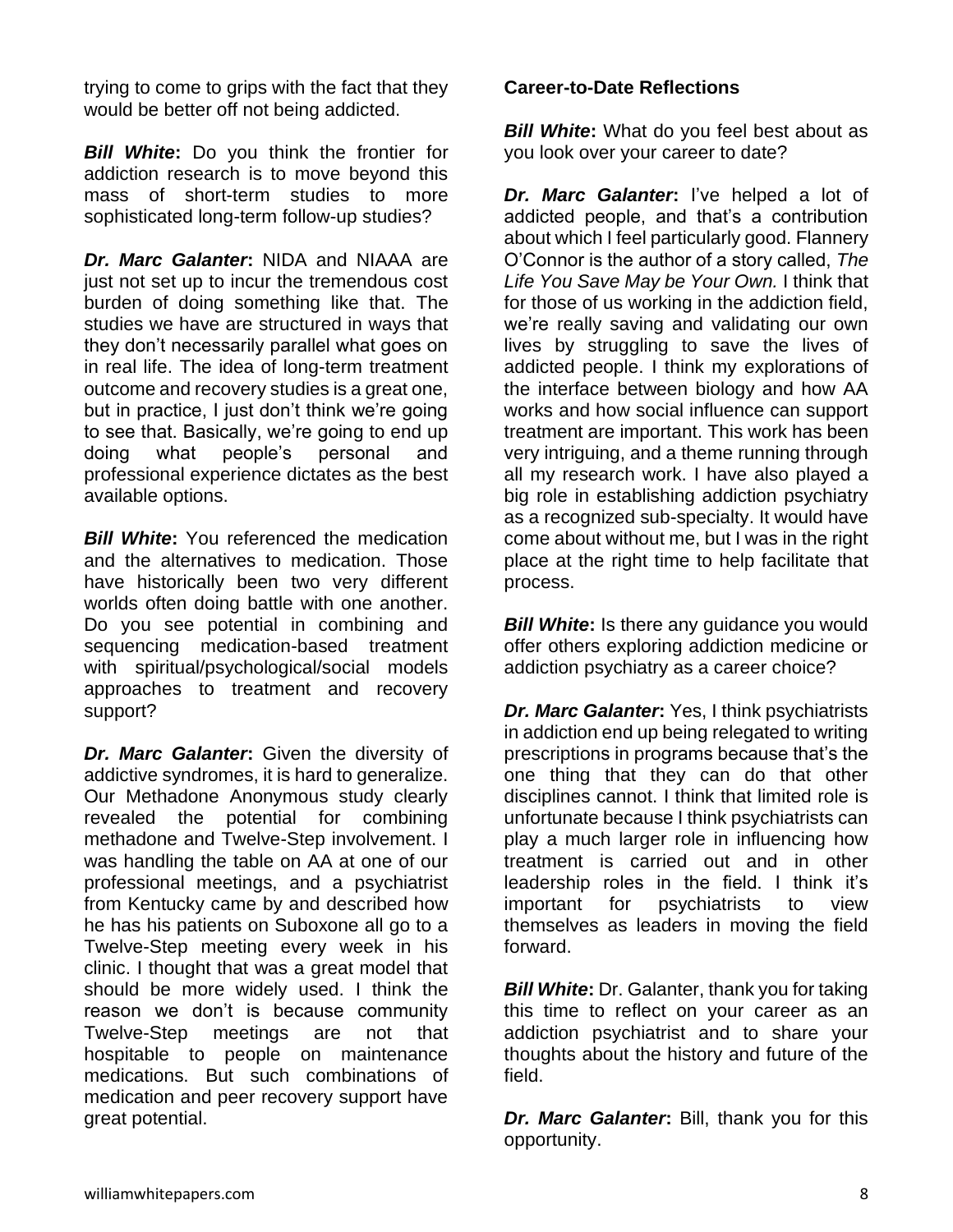**Acknowledgement**: Support for this interview series is provided by the Great Lakes Addiction Technology Transfer Center (ATTC) through a cooperative agreement from the Substance Abuse and Mental Health Services Administration (SAMHSA) Center for Substance Abuse Treatment (CSAT). The opinions expressed herein are the view of the authors and do not reflect the official position of the Department of Health and Human Services (DHHS), SAMHSA, or CSAT.

#### **Appendix: Selected Bibliography / Recommended Reading**

#### Recent Articles

Galanter M, Dermatis H, Sampson C: Narcotics anonymous: a comparison of military veterans and non-veterans. *Journal of Addictive Diseases*. 33: 187-195, 2014.

Galanter M & Post S: Alcoholics Anonymous: New directions in research on spirituality and recovery. *Alcoholism Treatment Quarterly* 32: 108-110, 2014.

Galanter M, Dermatis H, Sampson C: Spiritual awakening in Alcoholics Anonymous: Empirical findings. Alcoholism Treatment Quarterly 32: 319-334, 2014.

Galanter M, Dermatis H, Post S, Santucci C: Abstinence from drugs of abuse in community-based members of Narcotics Anonymous. *J Stud Alcohol Drugs* 74: 349- 352, 2013

Galanter M, Dermatis H, Post S, Sampson C: Spirituality-based recovery from drug addiction in the Twelve-Step fellowship of Narcotics Anonymous. *J Addict Med* 7:189- 195, 2013.

Galanter M: Alcoholics Anonymous and Twelve-Step recovery: A model based on social and cognitive neuroscience. *Am J Addictions* 23: 300-307, 2014.

Galanter M, Dermatis H, Stanievich J, Santucci C: Physicians in long-term recovery who are members of Alcoholics Anonymous *Am J Addictions* 22: 323-328, 2013.

Galanter M, Dermatis H, Santucci C: Young people in Alcoholics Anonymous: The role of spiritual orientation and AA member affiliation. *J Addic Dis* 31: 173-182, 2012

#### Recent Book Chapters

Galanter M: Spirituality in the recovery process. In Rosenthal R, Ries R et al. (Eds) *Principles of Addiction Medicine*. Fifth Edition. Baltimore: Lippincott, in press.

Galanter M, Dermatis H: Network therapy. In Rosenthal R, Ries R (Eds) *Principles of Addiction Medicine*. Fifth Edition. Baltimore: Lippincott, in press.

Galanter M, Hayden F, Castaneda R, Franco H: Group therapy, self-help groups, and network therapy. In Frances RJ, Miller SI, Mack A (Eds) *Clinical Textbook of Addictive Di*sorders. New York: Guilford, in press.

Galanter M, Dermatis H: Network Therapy. In Ries RK, Fiellin DA, Miller SC, Saitz R (Eds) *The ASAM Principles of Addiction Medicine*. Fifth Edition. Baltimore: Lippincott, Williams & Wilkins, 2014.

Galanter M: Spirituality in the recovery process. In Ries RK, Fiellin DA, Miller SC, Saitz R (Eds) *The ASAM Principles of Addiction Medicine*. Fifth Edition. Baltimore: Lippincott, Williams & Wilkins, 2014.

Galanter M: Charismatic groups and cults: A psychological and social analysis. In APA *Handbook of Psychology, Religion, and Spirituality* (Vol. 1): Context, Theory and Research. Washington DC: American Psychological Association, 2013.

#### Selected Books

el-Guebaly N, Galanter M, Carra G (Eds): *Textbook of Addiction Treatment:*